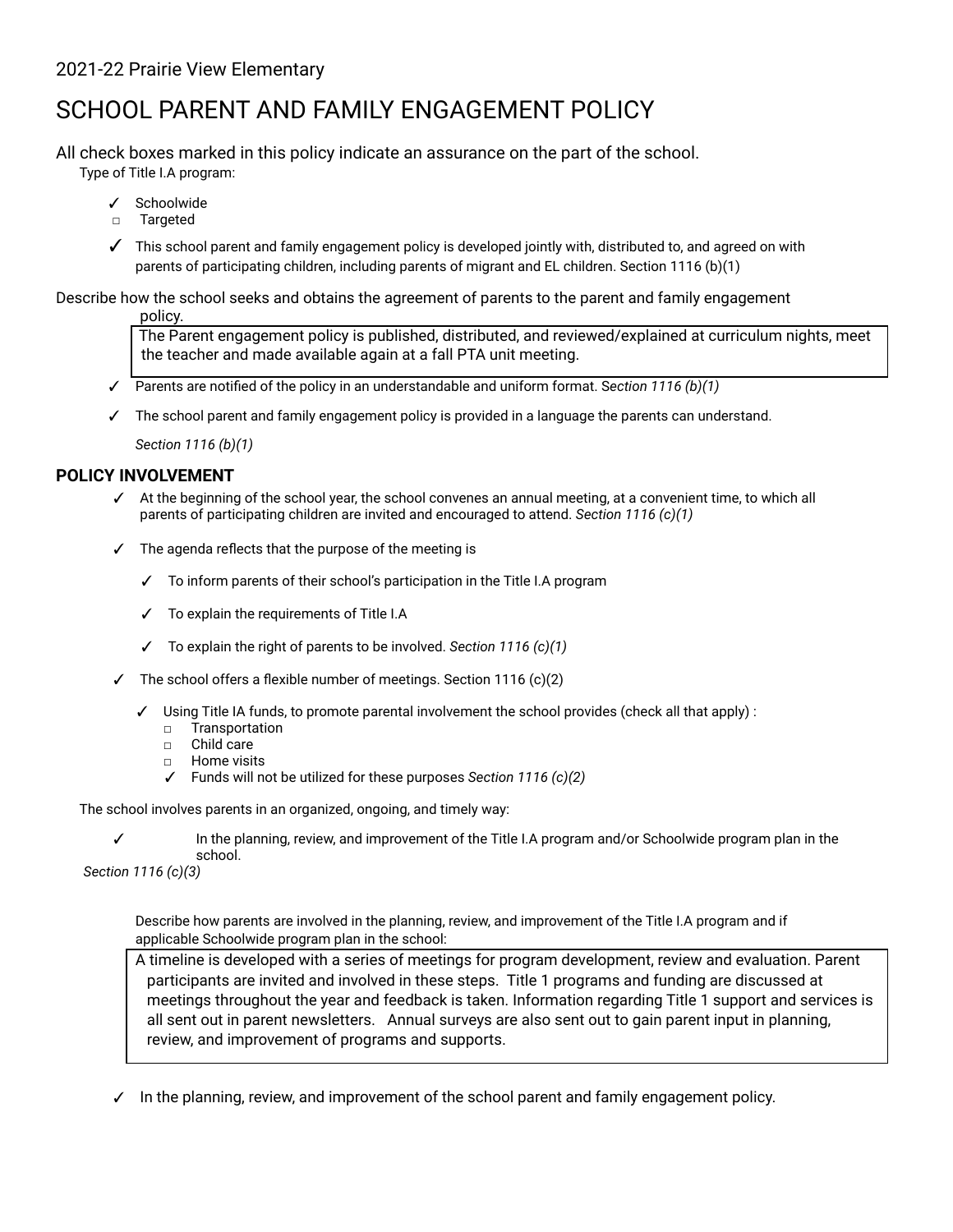Describe how parents are involved in the planning, review, and improvement of the school parent and family engagement policy:

A timeline is developed with a series of meetings for program development, review and evaluation. Parent participants are invited and involved in these steps. Family engagement activities and events are discussed at meetings throughout the year and feedback is taken. Annual surveys are also sent out to gain parent input in planning, review, and improvement of programs and supports. Our Title 1 team then reviews this input and looks for ways to better address any parent concerns or suggestions.

The school provides parents of participating children:

✓ Timely information about the Title I.A programs. *Section 1116 (c)(4)(A)*

Describe plans to provide information about the Title I.A programs:

Information about Title IA is reviewed/explained during new parent orientation, published, distributed and explained at curriculum nights, parent teacher conferences, PTA unit meetings, etc. Information is shared through weekly parent emails once a month. Title 1 events and our resources purchases are shared with parents throughout the year as they occur.

✓ A description and explanation of the curriculum in use at the school, the forms of academic assessments that are used to measure progress, and the achievement levels of the MAP assessment. Section 1116  $(c)(4)(C)$ 

Describe methods and plans to provide a description and explanation of the curriculum, academic assessments, and MAP achievement levels:

The curriculum is made available via district and school websites. Accommodations are made for families without access. An annual assessment letter is sent home the first of the year and during enrollment anytime throughout the year. Quarterly reports are shared with parents detailing student achievement of district wide assessments (AIMSweb, NWEA, etc). MAP achievement levels are communicated via the Principal through the start of the school year communication and student individualized reports are sent home to parents.

- ✓ Opportunities, as appropriate, to participate in decisions relating to the education of their children. S*ection 1116 (c)(4)(C)*
- ✓ Responses to their suggestions as soon as possible. *Section 1116 (c)(4)(C)*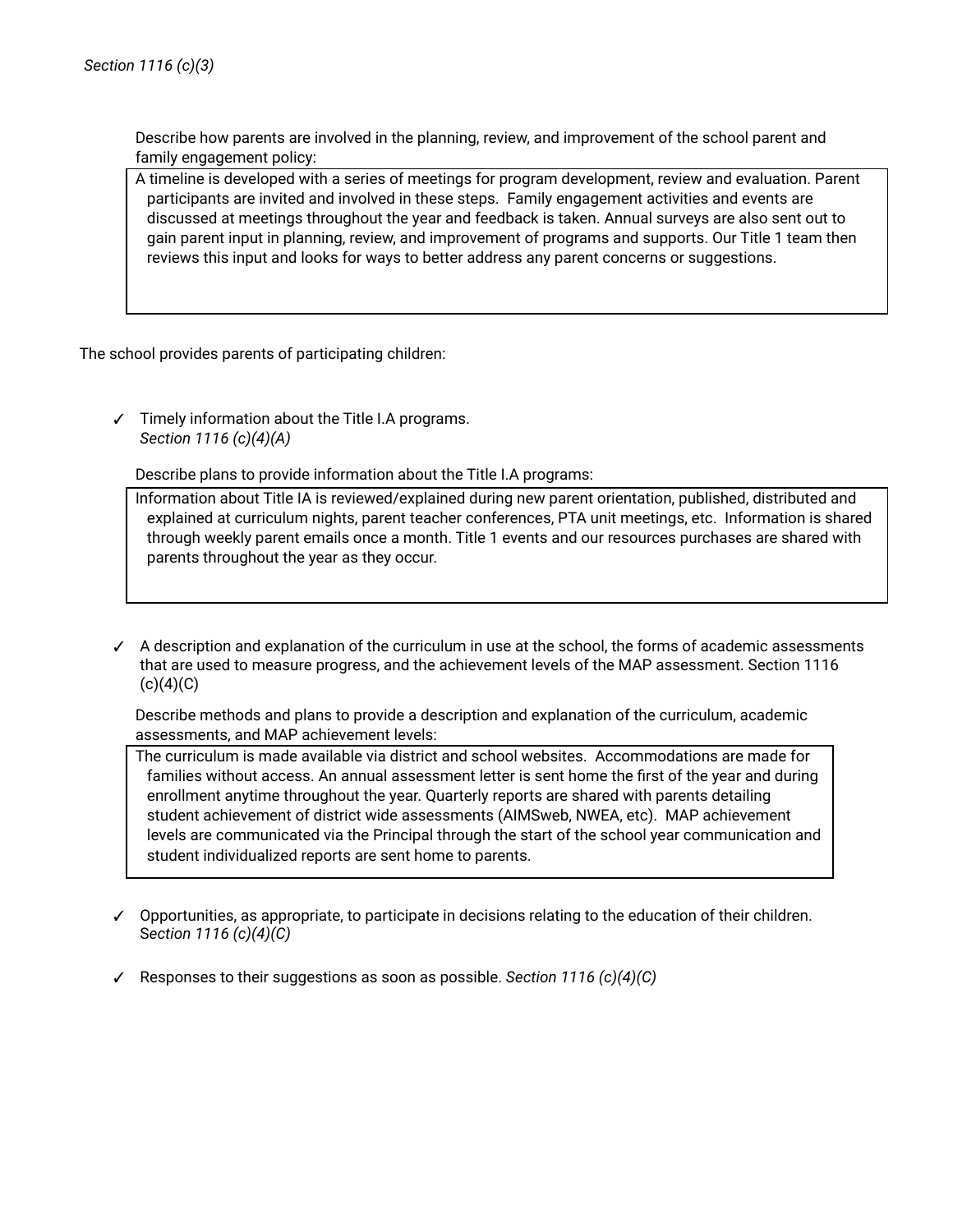# SHARED RESPONSIBILITY FOR HIGH STUDENT ACHIEVEMENT

# School-Parent Compact

The School-Parent Compact outlines how parents, the entire school staff, and students will share the responsibility for improved student academic achievement and the means by which the school and parents will build and develop a partnership to help children achieve the State's high standards. *Section 1116 (d)*

✓ The school jointly develops with parents of Title I.A served children the school-parent compact.

The school-parent compact:

✓ Describes the ways in which all parents will be responsible for supporting their children's learning. *Section 1116 (d)(1)*

The compact addresses attendance, behavior support, homework help, study habits, conversations with children about school, etc.

- ✓ Describes the school's responsibility to provide high-quality curriculum and instruction in a supportive and effective learning environment. *Section 1116 (d)(1)* The compact articulates the mutual responsibilities between school and home for high levels of both academic and social/emotional/behavioral learning.
- ✓ Addresses the importance of communication between teachers and parents on an ongoing basis through, at a minimum:
	- ✓ Conducting parent-teacher conferences at least annually, during which the compact shall be discussed (required for elementary schools)
	- ✓ Issuing frequent reports to parents on their children's progress
	- ✓ Providing reasonable access to staff, opportunities to volunteer, and observation of classroom activities
	- ✓ Ensuring regular two-way, meaningful communication between family members and school staff, and, in a language that family members can understand

*Section 1116 (d)(2)(A) (B),(C),(D)*

#### BUILDING CAPACITY FOR INVOLVEMENT

To ensure effective involvement of parents and to support a partnership among the school, parents, and the community to improve student academic achievement, the school:

- ✓ Provides assistance to parents, as appropriate, in understanding
	- o the Missouri Learning Standards,
	- o the Missouri Assessment Program,
	- o local assessments
	- o how to monitor a child's progress, and
	- o how to work with educators to improve the achievement of their child.

Section 1116(e)(1)

Describe plans to provide assistance:

This communication occurs in letter (paper/electronic) form to parents, through personal communications with the school counselor, administrators, teachers, and with district administrative support.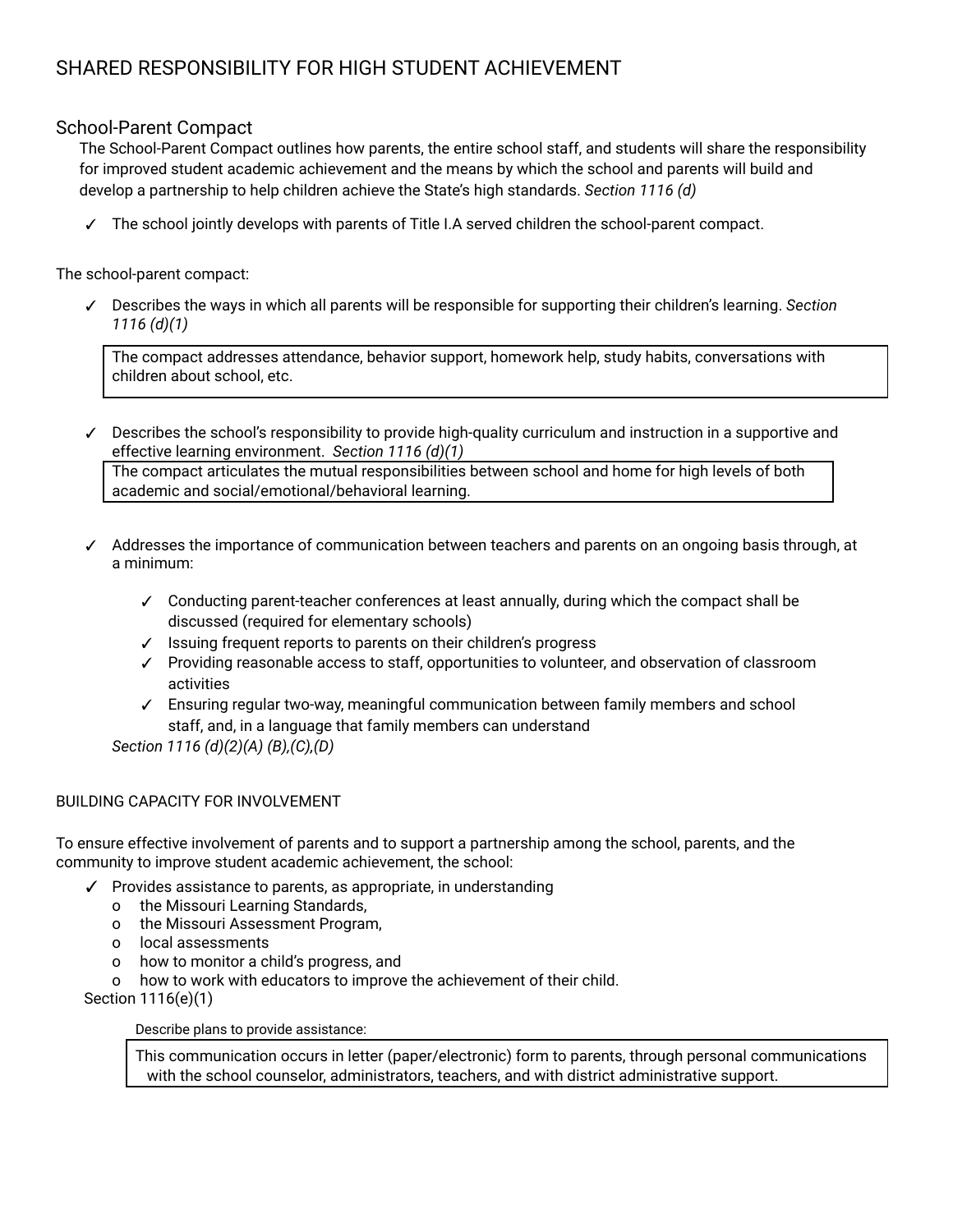✓ Provides materials and training to help parents work with their children to improve achievement. *Section 1116 (e)(2)*

Describe plans to provide materials and training:

Various parenting nights occur and corresponding materials are provided for parents to support their children. Topics include curriculum, grade level learning standards, technology, MAP preparation, bullying, social/emotional well-being, etc. Family nights have been created to bring parents in to demonstrate best practices and to share activities they can use to assist their students in the areas of reading, math, and science. We also created parent check out bags so that parents can borrow resources (games, cards, dice, reading materials, etc) that they may not be able to purchase on their own. Resources are also sent home at the end of the year to assist our families in working with their students to prevent summer loss/decline of learning.

✓ Educates teachers, specialized instructional support personnel, principals, and other school leaders, and other staff, with the assistance of parents, in the value and utility of contributions of parents, and in how to reach out to, communicate with, and work with parents as equal partners, implement and coordinate parent programs, and build ties between parents and the school. *Section 1116 (e)(3)*

Describe plans to educate school personnel regarding working with parents:

Professional development is provided directly by the principal, counselor, reading and math specialists, teachers, and at times. other professionals.

To ensure effective involvement of parents and to support a partnership among the school, parents, and the community to improve student academic achievement, the school:

✓ To the extent feasible and appropriate, coordinates and integrates parent involvement programs and activities with other Federal, State, and local programs, including public preschool programs, and conducts other activities, such as parent resource centers, that encourage and support parents in more fully participating in the education of their children. *Section 1116 (e)(4)*

Describe plans to coordinate and integrate:

The school works with local law enforcement, mental health providers, Lee's Summit Cares, PTA, etc. to encourage parent participation in their child's education.

✓ Ensures that information related to school and parent programs, meetings, and other activities is sent to the parents of participating children in a format and, in a language the parents can understand.

Section 116 (e)(5)

✓ Provides reasonable support for parental involvement activities under this section as parents may request.

*Section 1116 (e)(14)*

# Optional additional assurances:

To ensure effective involvement of parents and to support a partnership among the school, parents, and the community to improve student academic achievement, the school: (optional; check if applicable)

- ✓ Involves parents in the development of training for teachers, principals, and other educators to improve the effectiveness of parent involvement training. *Section 1116 (e)(6)*
- ✓ Provides necessary literacy training from Title I funds if the local educational agency has exhausted all other reasonably available sources of funding for literacy training. *Section 1116 (e)(7)*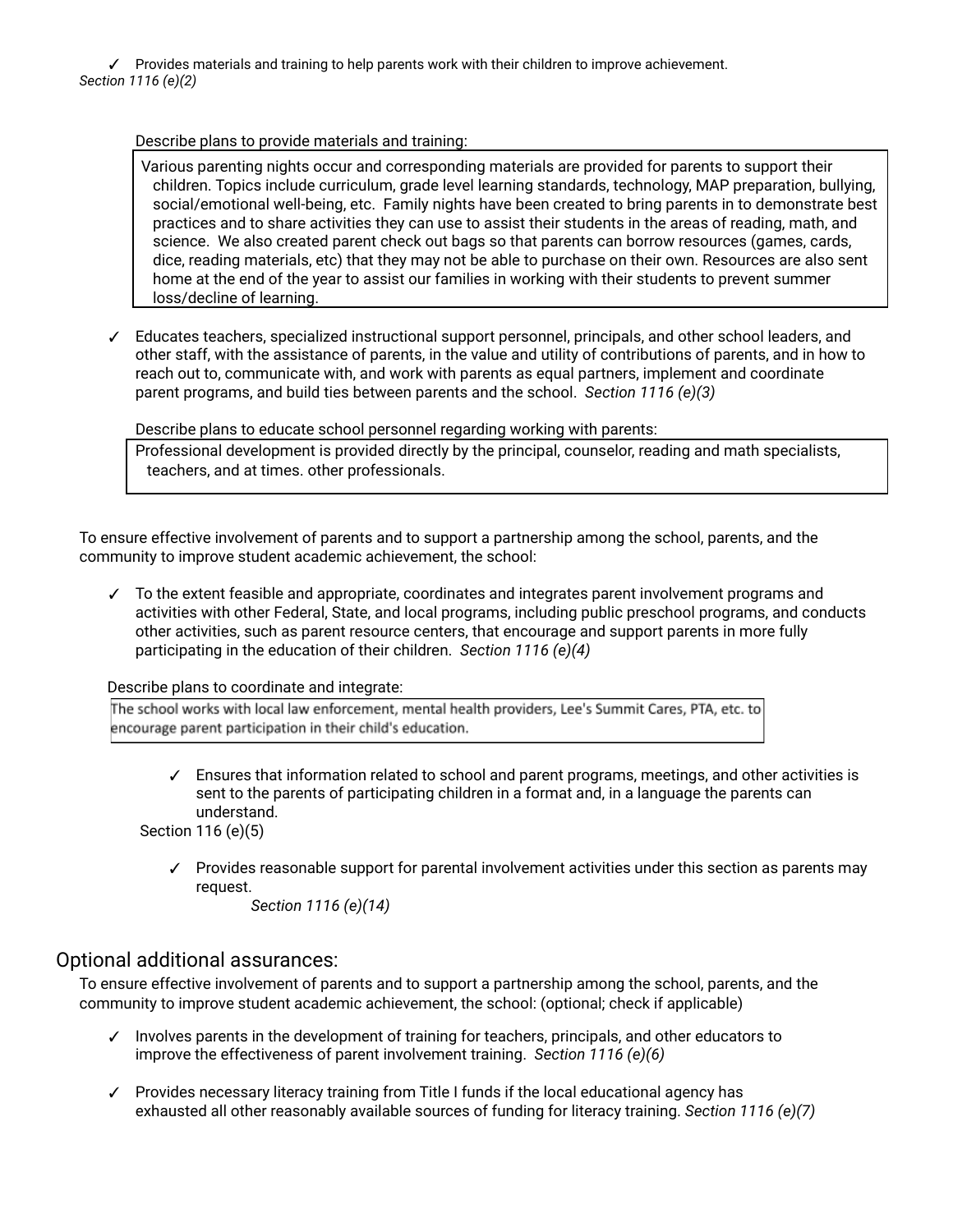- *□* Pays reasonable and necessary expenses associated with local parental involvement activities, including transportation and child care costs, to enable parents to participate in school-related meetings and training sessions. *Section 1116 (e)(8)*
- *□* Trains parents to enhance the involvement of other parents. *Section 1116 (e)(9)*
- ✓ Arranges school meetings at a variety of times, or conducts in-home conferences between teachers or other educators, who work directly with participating children, with parents who are unable to attend conferences at school, in order to maximize parental involvement and participation. Adopts and implements model approaches to improving parental involvement. *Section 1116 (e)(10)*
- *□* May adopt and implement model approaches to improving parental involvement. *Section 1116 (e)(11)*
- *□* Establishes a districtwide parent advisory council to provide advice on all matters related to parental involvement in Title I programs. *Section 1116 (e)(12)*

May develop appropriate roles for community-based organizations and businesses in parent involvement activities.

✓ *Section 1116 (e)(13*)

# **ACCESSIBILITY**

In carrying out the parent and family engagement requirements of the Title I program, the school, to the extent practicable,

- ✓ Provides opportunities for the informed participation of parents and family members, including: ✓ Parents and family members who have limited English proficiency. Parents and family members with disabilities.
	- ✓ Parents and family members of migratory children. *Section 1116 (f)*
- ✓ Provides information and school reports in a format and, in a language parents understand. *Section 1116 (f)*

# COMPREHENSIVE NEEDS ASSESSMENT (school level)

*Section 1114(b)(6)*

- ✓ A comprehensive needs assessment of the entire school has been conducted.
- ✓ The needs assessment includes analysis of the achievement of students in relation to the Missouri Learning Standards.

#### NEEDS ASSESSMENT: SCHOOL PROFILE

#### **Student Demographics**

The following data regarding **student demographics** has been collected, retained, and analyzed: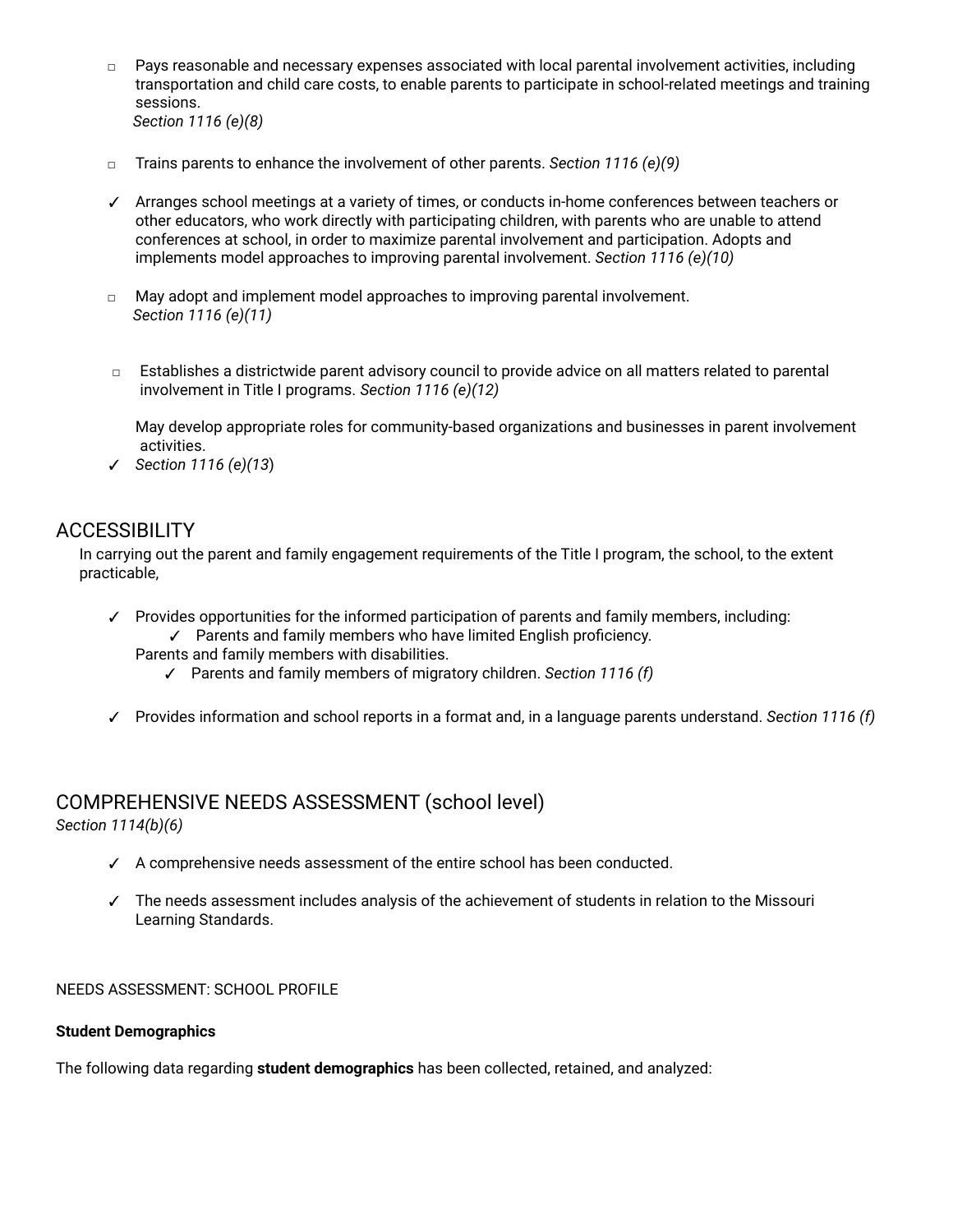- ✓ *Enrollment*
- ✓ Grade level
- ✓ Ethnicity
- ✓ Attendance
- ✓ Mobility
- ✓ Socioeconomic status
- ✓ Discipline
- ✓ Limited English Proficiency

Summarize the analysis of data regarding **student demographics**:

#### Strengths:

Anecdotally, we know that our families seek a quality education and high levels of learning for their children. Our families also want their students to be safe and socially and emotionally well adjusted. We have a very diverse building composed of students from varying socioeconomic and cultural backgrounds. Student trend data does not show drastic demographic changes and our student attendance data remains consistently above 94%.

#### Weaknesses:

We are a large suburban elementary school addressing multiple issues often found in more urban settings. Some of the struggles we face are higher transient rates with our students, homelessness, students being raised by family members or in foster care, lack of proper nutrition, poor medical care, students/families in poverty, lack of mental health services, lack of early childhood involvement, and parents struggling with parenting skills.

If indicated, state need(s) identified pertaining to **student demographics**:

The needs of our school related to our student demographic weaknesses are more training for staff and resources for families in transition, additional supports through the transition to the MTSS framework for social/emotional/behavioral needs, continued medical resources for students and families, and connections made through educational specialists, social workers, counselors, and administration to assist families with housing and community resources.

## **Student Achievement**

The following data regarding **student achievement** has been collected, retained, and analyzed:

- ✓ MAP results by content area and grade level, including multi-year trends (required)
- ✓ MAP results by ESEA Annual Measurable Objective: comparative data showing performance of disadvantaged students against all other meaningful categories of students in the school; comparison of performances of students in various subgroups (required)
- □ Completion rates: promotion/graduation rate, retention rates (if applicable)
- □ Post-Secondary trends: students attending and/or completing post-secondary schools, students accepted in the armed forces (if applicable)
- □ Other performance indicators used in analysis:

N/A

# Summarize the analysis of data regarding **student achievement**:

#### Strengths:

Prairie View Elementary evaluated academic programming and performance by analyzing local assessment data, demographic data, and MSIP 5, APR data (school), MAP achievement level summaries, demographic data and achievement gap data. Local assessment data includes: AIMSweb data, NWEA data, individual MAP results for students, and standards based progress reports. The group analyzed the at-risk incident rates, special education rates, transient rates of students, attendance rates, assessment data and the educational environment of our students over the past several years. A review of our 2019 MAP data shows that our students (both all students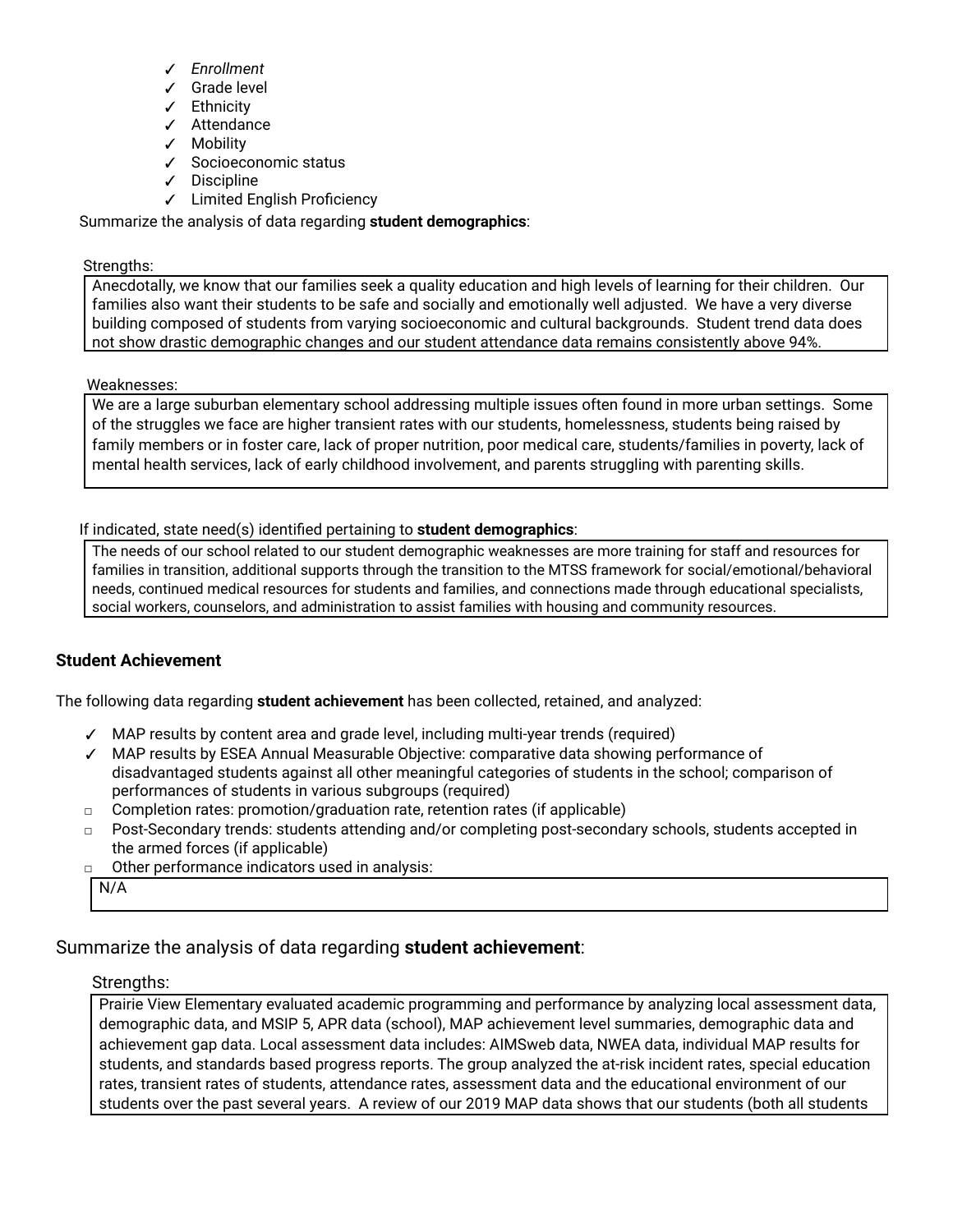and subgroup students) and on track to making achievement gains over time in both ELA and Math with our all students group exceeding the standards in this category in Math. There was no MAP given in 2020.

Weaknesses:

The 2019 data shows a decrease in the percentage of proficient and advanced students from 48.4% in 2018 to 45.5% in 2019 in ELA and from 41.5% in 2018 to 39.5% in 2019 for Math. There was no MAP given in 2020.

#### If indicated, state need(s) identified pertaining to **student achievement**:

Continued instruction using Collaborative Classrooms Curriculum and Greg Tang instructional strategies. Continue to analyze assessment data to put in place appropriate MTSS supports including SIPPS.

## **Curriculum and Instruction**

Data has been collected, retained, and analyzed regarding each of the following factors of **curriculum and instruction** at the school:

- ✓ Learning expectations
- ✓ Instructional program
- ✓ Instructional materials
- ✓ Instructional technology
- ✓ Support personnel

Summarize the analysis of data regarding **curriculum and instruction**:

#### Strengths:

There is consistent execution of district curriculum and grade level expectations as well as consistent ELA and math curriculum resources put into place across grades K-6.. There is consistent assessment practices across the district through the use of district FDOLs (Final Determination of Learning) through Standards Based Grading, AIMSweb benchmarking three times a year and NWEA in grades 2-6 three times a year, as well as the implementation of SIPPS resources. All K-6 students have district issued Chromebooks to enhance instruction in the classroom.

#### Weaknesses:

Our teachers are still learning the curriculum and the recent addition of the CCC ELA resources and Greg Tang math strategies. We also need to increase our focus on culturally responsive teaching due to our changing demographics/student needs.

If indicated, state need(s) identified pertaining to **curriculum and instruction**:

Continue to implement a response to instruction model that allows for regular progress monitoring of learning, including using MTTS supports with a focus on social/emotional learning and trauma sensitive teaching strategies.

## **High Quality Professional Staff**

Data has been collected, retained, and analyzed regarding each of the following factors of a **high quality professional staff**:

- ✓ Staff preparation
- ✓ Core courses taught by appropriately certified teachers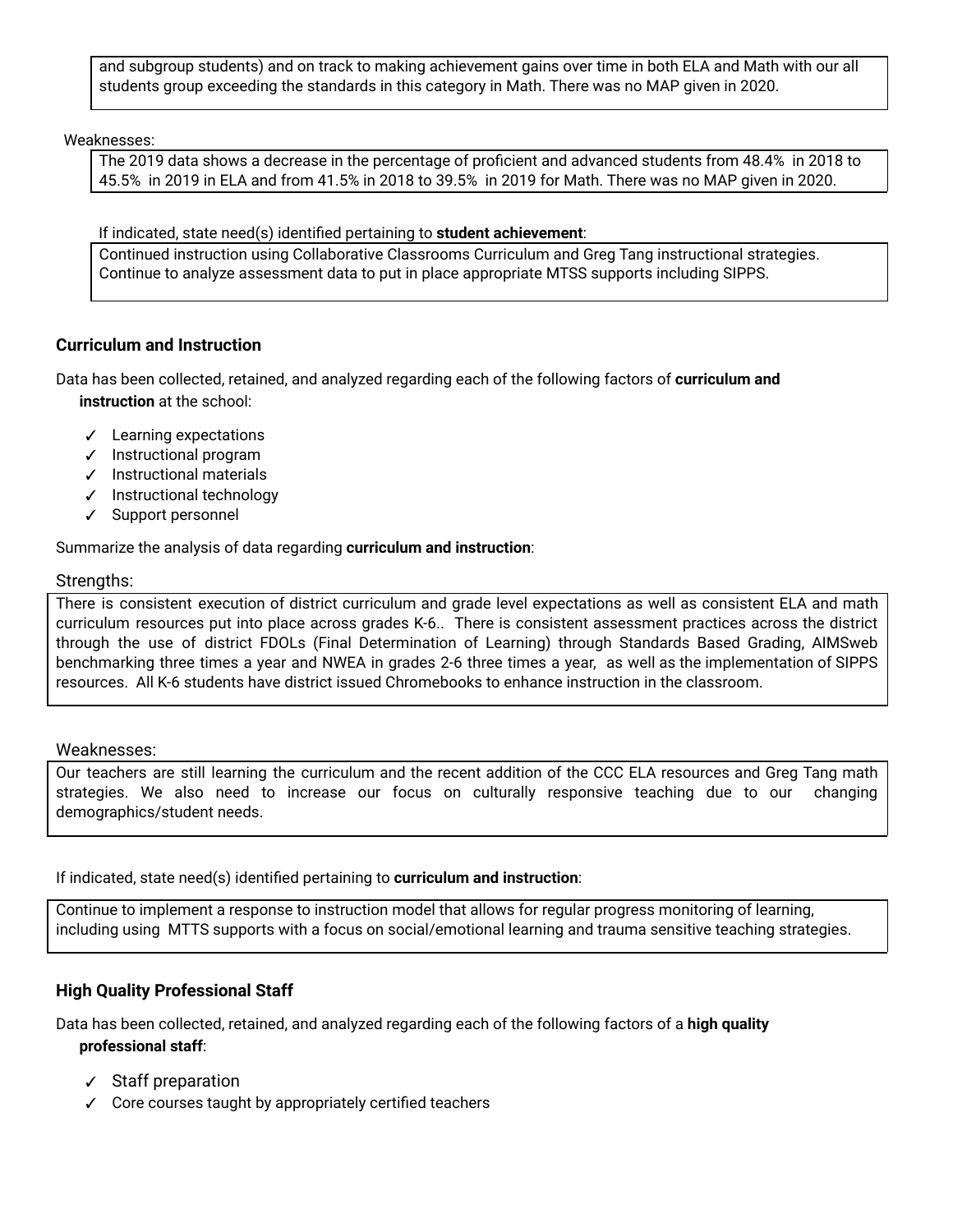- ✓ Staff specialists and other support staff
- ✓ Staff demographics
- ✓ School administrators

## Summarize the analysis of data regarding **high quality professional staff:**

#### Strengths:

67 percent of Prairie View teachers that have earned tenure hold a Master's degree or higher in education. One hundred percent of administrators hold an Education Specialist degree or higher.

#### Weaknesses:

Low percentage of male teachers, male support staff, culturally diverse teachers, and culturally diverse support staff.

If indicated, state need(s) identified pertaining to **high quality professional staff:**

Continue professional development in behavior, social and emotional support strategies and trauma informed care as well as continue to expand the diversity of staff to more closely represent the student population.

# **Family and Community Engagement**

Data has been collected, retained, and analyzed regarding each of the following factors of **family and community engagement** at the school:

- ✓ Parental involvement
- ✓ Communication with parents
- ✓ Policy involvement
- ✓ Parent education
- ✓ Support for special needs and underserved
- ✓ Health services

Summarize the analysis of data regarding **family and community engagement:**

## Strengths:

Parent "Love and Logic" classes are offered at PVE through Lee's Summit Cares to provide parenting information and support. Parent Content Based Nights are offered three-four times a year with a focus on Math, Reading, and Science.. PVE will continue the development of the "Watch DOGS" program to connect our students to positive, male role models within our community.. A food and clothing pantry has been made available for our PVE families. The pantry provides non-perishable (no glass) food items, clothes for infants through adults (male and female), shoes for all sizes, coats, diapers, socks, underwear, toys, etc.

#### Weaknesses:

We still see a limited number of parents, specifically our diverse families, who do not engage in these activities throughout the year.

## If indicated, state need(s) identified pertaining to **family and community engagement:**

Continue to increase participation. Ensure families representing our student demographics are participating in opportunities to connect with the school.

# **School Context and Organization**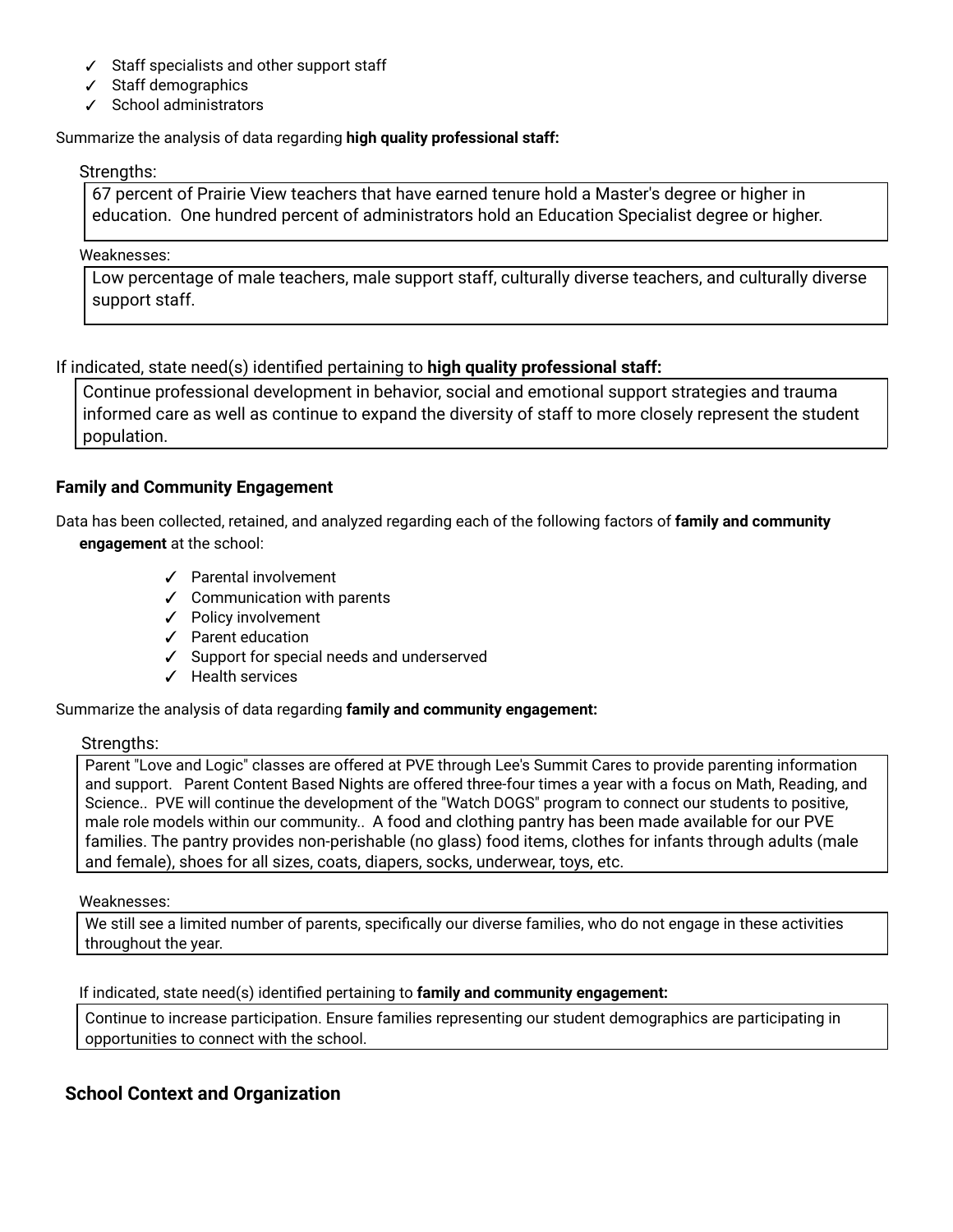Data has been collected, retained, and analyzed regarding each of the following factors of **school context and organization** at the school:

- ✓ School mission/vision
- ✓ Average class size
- ✓ School climate
- ✓ Management and governance
- ✓ Student discipline policy

Summarize the analysis of data regarding **school context and organization:**

## Strengths:

During the 2019-20 school year, PVE finalized a new mission of "At PVE, we teach, love, and Inspire (Each other to be our best selves)". This was completed with input from staff, students, and parents. Currently at PVE, our class sizes are well within standard for all grade levels. We are a Leader in Me School which provides opportunities for staff and students to lead, provide input, and participate on action teams that meet their interests and strengths. We follow the student discipline policy within the LSR7 Elementary Student Handbook.

#### Weaknesses:

Over the past few years, we have participated in surveys through both Leader in Me and MU's Safe and Civil School program. Analyzing this data has allowed us to see our staff and students' perspectives on our culture and areas that we need to continue to address specifically in common areas like the hallways, bathrooms, cafe, and playgrounds to ensure all students know the expectations and feel safe.

# If indicated, state need(s) identified pertaining to **school context and organization**:

Needs identified for our school pertaining to school context and organization come from staff, student, and parent feedback through conversations, surveys, and reports such as the end of year, LIM, Safe and Civil Schools, and NEE surveys as well as the feedback from our Team Lee's Summit where staff satisfaction with governance is not high. Areas identified as needs for the 2021-22 school year are implementing early learner interventions for our kindergarten students, realigning to MTSS structure, providing professional development in culturally responsive teaching and restorative practices as well as continuing to improve school climate through analysis of the data and implementation of common area expectations and interventions.

# NEEDS ASSESSMENT: IDENTIFYING PRIORITIES

"In most schools, conducting a comprehensive needs assessment will result in the identification of a large number of issues that could be addressed to improve the achievement of students. However, no school should attempt to address every identified need in a single year. Most planning experts suggest that schools prioritize their major issues and address no more than three of the most important…" *(Designing [Schoolwide](http://dese.mo.gov/sites/default/files/Schoolwide_Plan_03_06.pdf) Programs Non-Regulatory Guidance, March 2006)*

List and number, in order of priority, the critical needs identified in the school profile.

Prioritized needs:

| Continue to implement content interventions. |
|----------------------------------------------|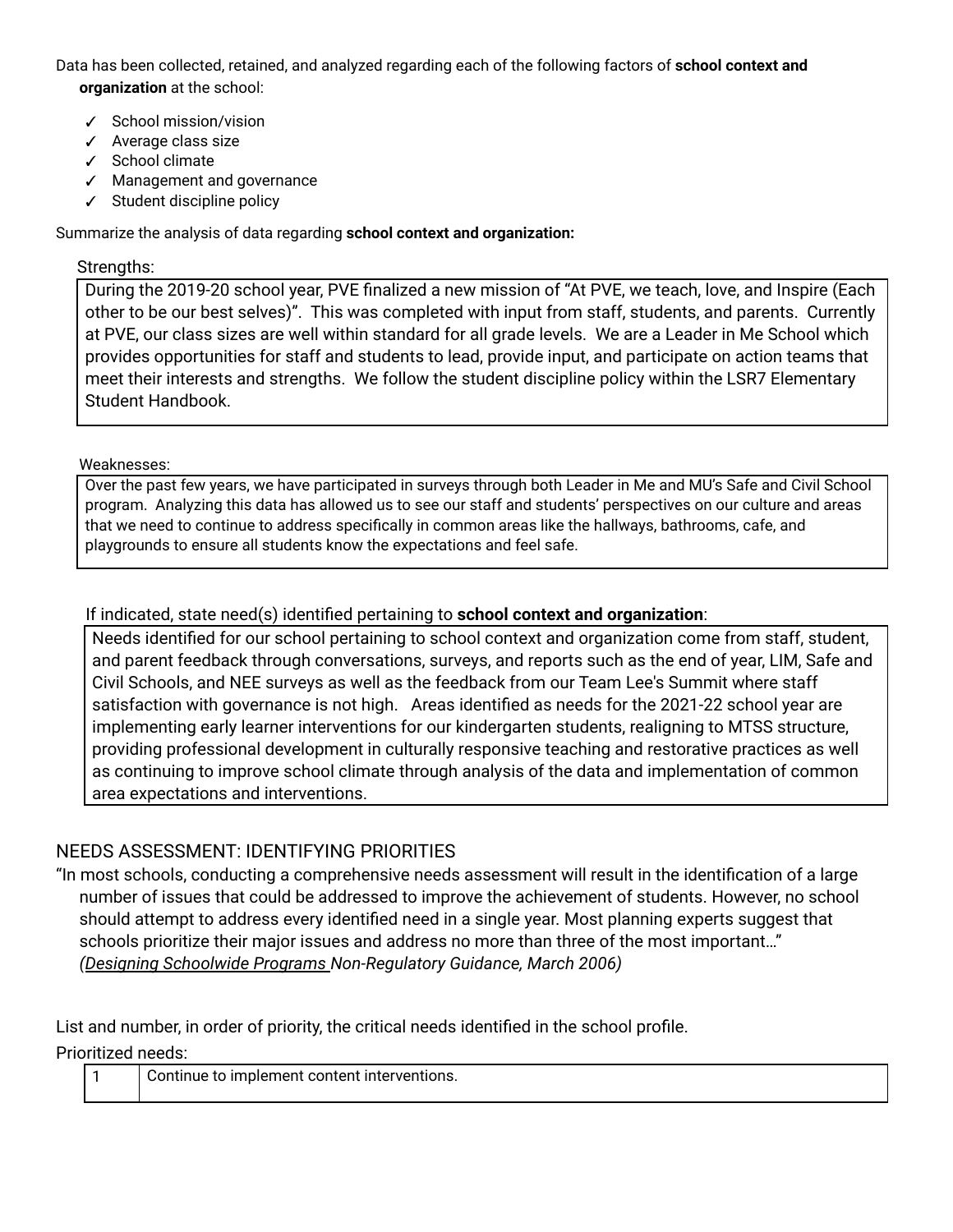| Meet the behavioral, social, emotional needs of students. |
|-----------------------------------------------------------|
| Continue to increase parent engagement.                   |

# **SCHOOLWIDE PROGRAM PLAN**

All check boxes marked in this policy indicate an assurance on the part of the school.

This Schoolwide Program Plan is developed with the involvement of parents and other members of the community to be served and individuals who will carry out the plan. *Section 1114 (b)(2)*

| <b>Federal Programs Plan Development</b> |                                                                                  |  |  |
|------------------------------------------|----------------------------------------------------------------------------------|--|--|
| <b>Team Member</b>                       |                                                                                  |  |  |
| <b>Team Member Role</b>                  | <b>Team Member Name</b>                                                          |  |  |
| Principal                                | Amy Fennewald                                                                    |  |  |
| <b>Assistant Principal</b>               | <b>Jason Gross</b>                                                               |  |  |
| <b>Reading Specialist</b>                | Jessi Banker                                                                     |  |  |
| Counselor                                | <b>Erica VanNess</b>                                                             |  |  |
| <b>Special Education Teacher</b>         | <b>Amy Phillips</b>                                                              |  |  |
| Librarian                                | <b>Traci Mattis</b>                                                              |  |  |
| Classroom Teacher                        | Niki Kaiser                                                                      |  |  |
| Classroom Teacher                        | Beth Osborne                                                                     |  |  |
| Classroom Teacher                        | <b>Sandy Baker</b>                                                               |  |  |
| Classroom Teacher                        | Perri Harper                                                                     |  |  |
| Classroom Teacher                        | Erin Dorrian                                                                     |  |  |
| Classroom Teacher                        | Jamie Behrendt                                                                   |  |  |
| Classroom Teacher/Parent                 | <b>Casey Shields</b>                                                             |  |  |
| Paraprofessional                         | Erin Wallace                                                                     |  |  |
|                                          |                                                                                  |  |  |
|                                          | <b>Plan Development Meeting Dates</b><br>(Indicate a meeting date for each plan) |  |  |
| <b>Meeting Date</b>                      | 03/09/2020                                                                       |  |  |
| <b>Meeting Date</b>                      | 05/18/2020                                                                       |  |  |
| <b>Meeting Date</b>                      | 08/24/2020                                                                       |  |  |
| <b>Meeting Date</b>                      | 10/12/2020                                                                       |  |  |
| <b>Meeting Date</b>                      | 05/11/2021                                                                       |  |  |
| <b>Meeting Date</b>                      | TBD 08/2021                                                                      |  |  |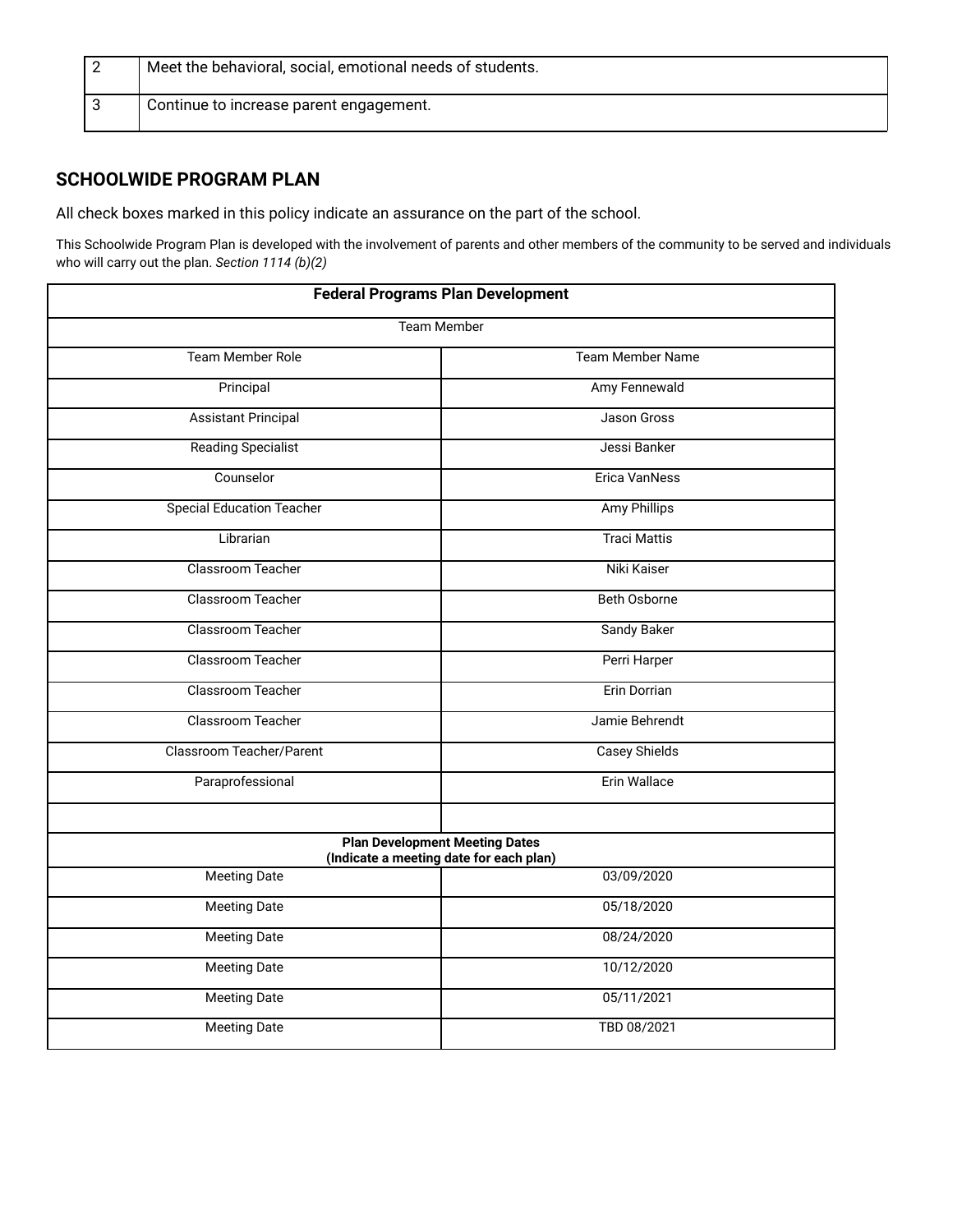# **COORDINATION WITH OTHER FEDERAL, STATE, AND LOCAL PROGRAMS**

#### *Sections 1112(a)(1)(B), 1114(b)(5)*

This plan has been developed, if appropriate and applicable, in coordination with other Federal, State, and local services, resources, and programs.

Mark all programs that will be coordinated and integrated as part of the development of the Consolidated Federal Programs plan

| <b>Coordination with Other Federal Programs</b> |                                |                                                                   |  |
|-------------------------------------------------|--------------------------------|-------------------------------------------------------------------|--|
| <b>Federal Titles/Acts</b>                      | Program                        | <b>Representative</b>                                             |  |
|                                                 | Representative                 | Role                                                              |  |
| Title I School Improvement (a)                  | Dr. Kephart/Dr. Christy Barger | Associate Superintendent of Academic<br><b>Services</b>           |  |
| Title I.D Delinquent                            | Mr. Andre Montgomery           | Principal                                                         |  |
| Title II.A                                      | Dr. Daniel/Dr. Lisa Janeway    | <b>Coordinator of Professional</b><br>Development                 |  |
| Title III EL                                    | Dr. Barger/Shelly Sanders      | English Language Development<br>Coordinator                       |  |
| Title III Immigrant                             | Dr. Barger/Shelly Sanders      | English Language Development<br>Coordinator                       |  |
| Title IV.A                                      | Dr. Kephart/Dr. Christy Barger | Associate Superintendent of Academic<br><b>Services</b>           |  |
| McKinney-Vento                                  | Dr. Barger/Shelly Sanders      | Assistant Superintendent of Equity and<br><b>Student Services</b> |  |

# **STRATEGIES TO ADDRESS SCHOOL NEEDS** *Section 1114 (b)(7)(A)*

✓ The following strategies will be implemented to address prioritized school needs: (check all that apply)

#### ✓ **Supplemental Instruction**

| Subject areas and grade levels to be served (mark all that apply) |                                                                                                                                                                 |  |  |
|-------------------------------------------------------------------|-----------------------------------------------------------------------------------------------------------------------------------------------------------------|--|--|
| Math<br>✓                                                         | $K$ $V$ $1$ $V$ $2$ $V$ $3$ $V$ $4$ $V$ $5$ $V$ $6$ $V$ $7$<br>8 <sup>8</sup><br>9<br>10<br>11<br>12                                                            |  |  |
| Reading<br>✓                                                      | $K$ $V$ $1$ $V$ $2$ $V$ $3$ $V$ $4$ $V$ $5$ $V$ $6$ $V$ $7$<br>8<br>9<br>11<br>10<br>12                                                                         |  |  |
| <b>Communication Arts</b><br>✓                                    | $K$ $\checkmark$ 1 $\checkmark$ 2 $\checkmark$ 3 $\checkmark$ 4 $\checkmark$ 5 $\checkmark$ 6 $\checkmark$ 7<br>$\overline{\phantom{0}}$<br>9<br>10<br>11<br>12 |  |  |
| Science<br>$\Box$                                                 | $\Box$ 8 $\Box$ 9 $\Box$ 10 $\Box$<br>$11\square$<br>KП<br>ΓV<br>ŹΙ<br>11<br>Гb<br>$\mathsf{L}$<br>12                                                           |  |  |
| Other<br>$\Box$                                                   | $\Box 8 \Box 9 \Box 10 \Box 11 \Box$<br>KΠ<br>LΙ<br>1 I<br>ו צ<br>Ιb<br>$\mathbf{I}$<br>12                                                                      |  |  |

Delivery of supplemental instruction services (check all that apply)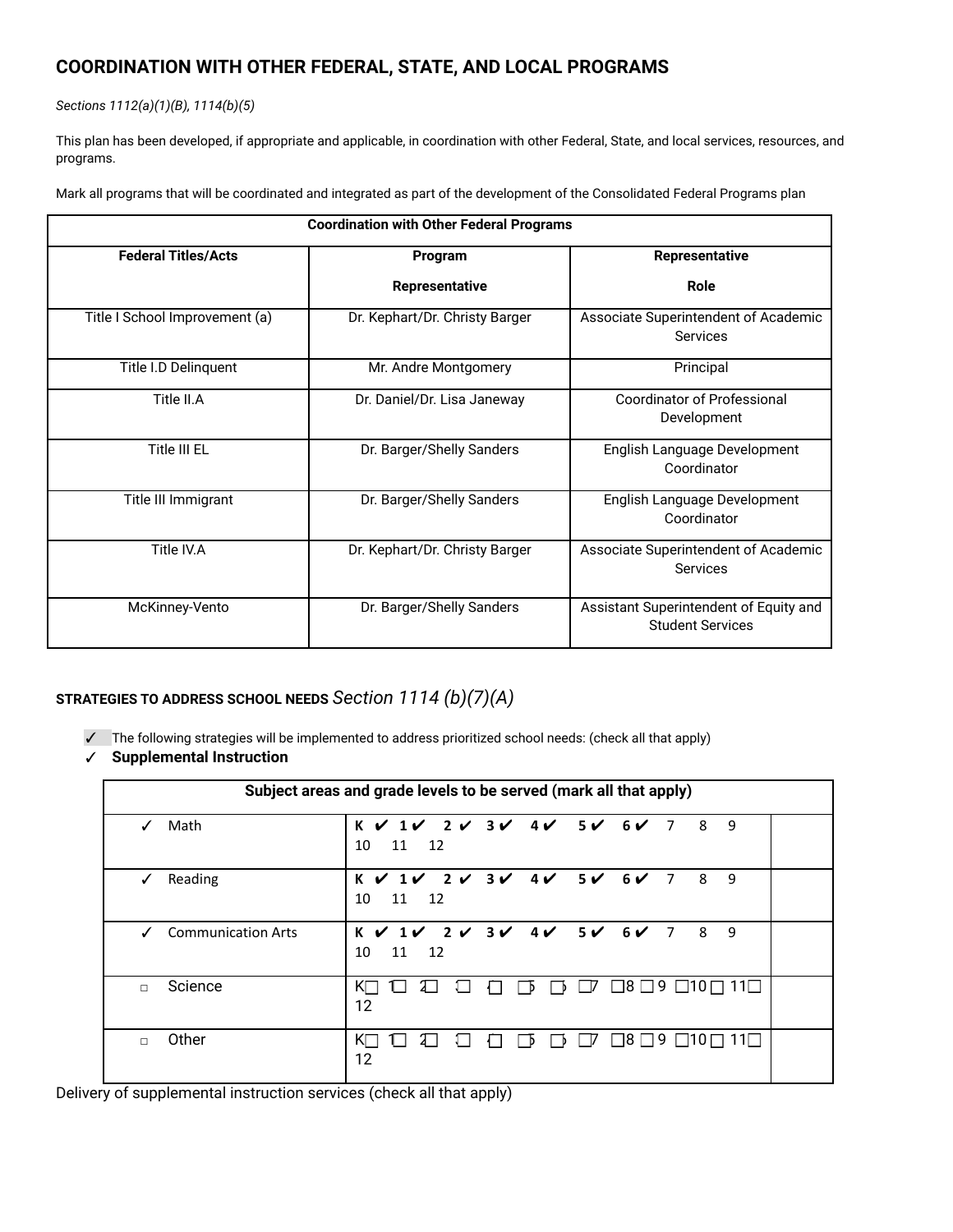- □ Early Literacy
- □ Preschool
- ✓ Pull out/resource classroom
- ✓ Push in/regular classroom
- □ Reading Recovery
- □ Summer School
- □ Tutoring (before-or-after –school)
- □ Other

| Instructional personnel                                 |          |                         |               |  |
|---------------------------------------------------------|----------|-------------------------|---------------|--|
|                                                         | Teachers | Paraprofessionals       | <b>Others</b> |  |
| Supplemental Reading or<br><b>English Language Arts</b> |          | $\overline{\mathbf{A}}$ |               |  |
| <b>Supplemental Mathematics</b>                         |          |                         |               |  |
| <b>Supplemental Science</b>                             |          |                         |               |  |
| Other - Social/Emotional                                |          |                         |               |  |

□ Class size reduction

| Grade Levels                          | 12 |
|---------------------------------------|----|
| Reading Instruction<br>$\Box$<br>Only | 12 |
| <b>Math Instruction Only</b>          | 12 |

- ✓ Professional Learning Communities
- ✓ Schoolwide Positive Behavior Support
- ✓ Response to Intervention
- □ Other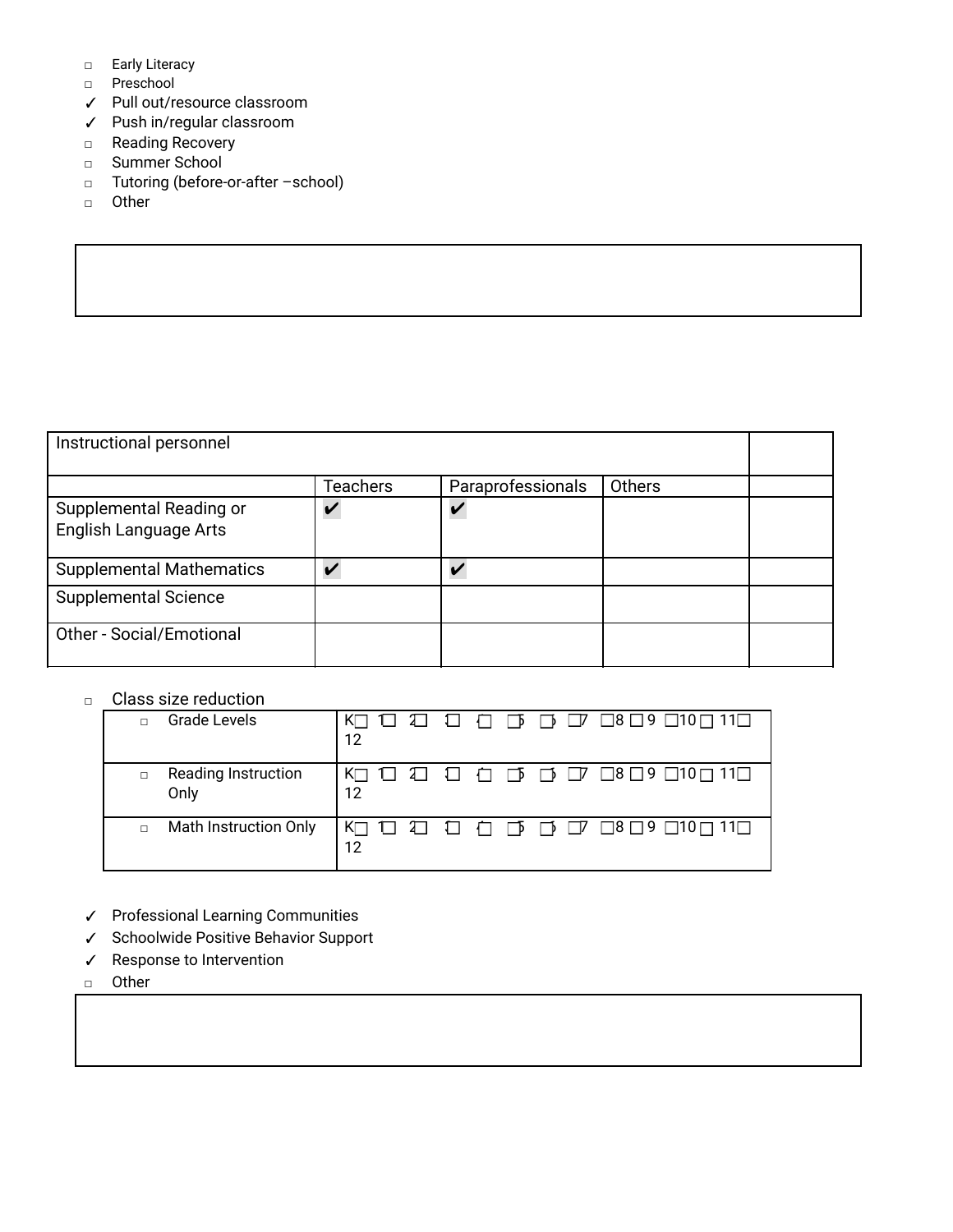The strategies will (mark all that apply)

✓ Provide opportunities for all children, including subgroups of students, to meet the challenging Missouri Learning Standards.

✓

Description of how strategy/strategies will provide

The information and procedures described will provide opportunities for consistent review of student data and effective instructional practices that help students meet the challenging Missouri Learning Standards. Our district, building, and Leader in Me practices also encourage student monitoring of their own learning goals and progress.

✓ Use methods and instructional strategies that strengthen the academic program in the school.

#### Description of how strategy/strategies will strengthen

e Our building staff receive professional development on best instructional strategies and practices with high effect size per education research followed by building and district support during implementation. instructional best strategies with high effect size per education research.

- ✓ Increase the amount of learning time
	- □ Extended school year
	- □ Before-and/or after-school programs
	- □ Summer program

□ Other

## Help provide an enriched and accelerated curriculum

Description of how strategy will provide

Activities will (mark all that apply)

✓ Address the needs of all children in the school, but particularly the needs of those at risk of not meeting the Missouri Learning Standards.

## Description of how strategy/strategies will address

Strategies will be utilized during intervention blocks and during pre-teaching of the curriculum standards. Response to instruction, MTSS, and corresponding intervention resources will assist students in meeting individual goals.

Activities will (mark all that apply)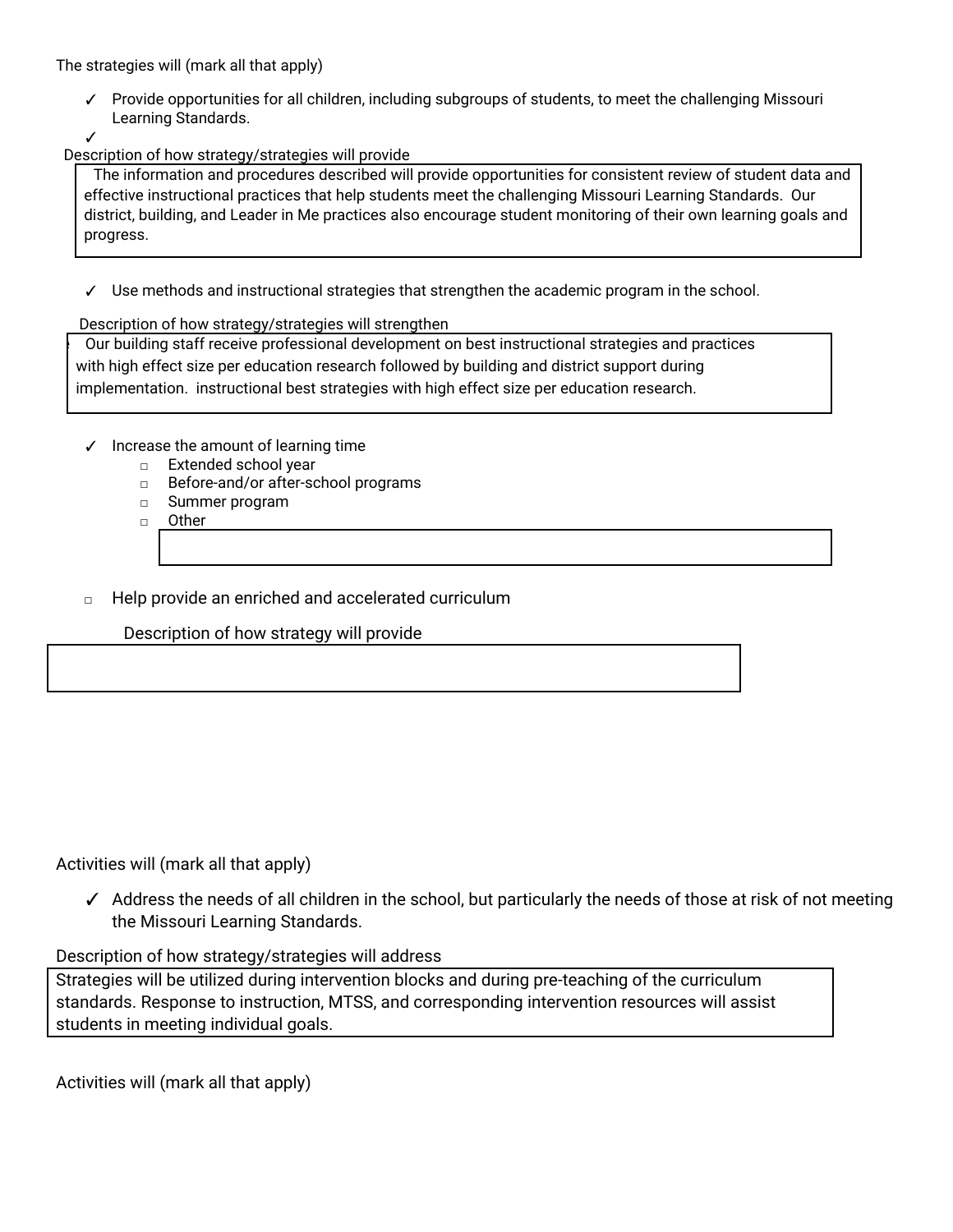## ✓ **Improve students' skills outside the academic subject areas**

- ✓ Counseling
- ✓ School-based mental health programs
- ✓ Specialized instructional support services
- □ Mentoring services
- □ Other
- **□ Helping students prepare for and become aware of opportunities for postsecondary education and the workforce**
	- □ Career/technical education programs
	- □ Access to coursework to earn postsecondary credit
		- □ Advanced Placement
		- □ International Baccalaureate
		- □ Dual or concurrent enrollment
		- □ Early college high schools
		- □ Other
- ✓ **Implementing a schoolwide tiered model to prevent and address problem behavior, and early intervening services**
- ✓ **Professional development and other activities for teachers, paraprofessionals, and other school personnel to improve instruction and use of data**
	- ✓ Delivery of professional development services
	- □ Instructional coach
	- □ Teaching methods coach
	- □ Third party contract
	- **□** Other
- ✓ Professional development activities that address the prioritized needs

Describe activities

Purchased curriculum and intervention resources to be used by teachers, specialists, and Title 1 certified teachers to meet the specific content deficits of our students. These resources are structured and contain an instructional plan and assessment pieces to assist our staff with best practice instruction/interventions.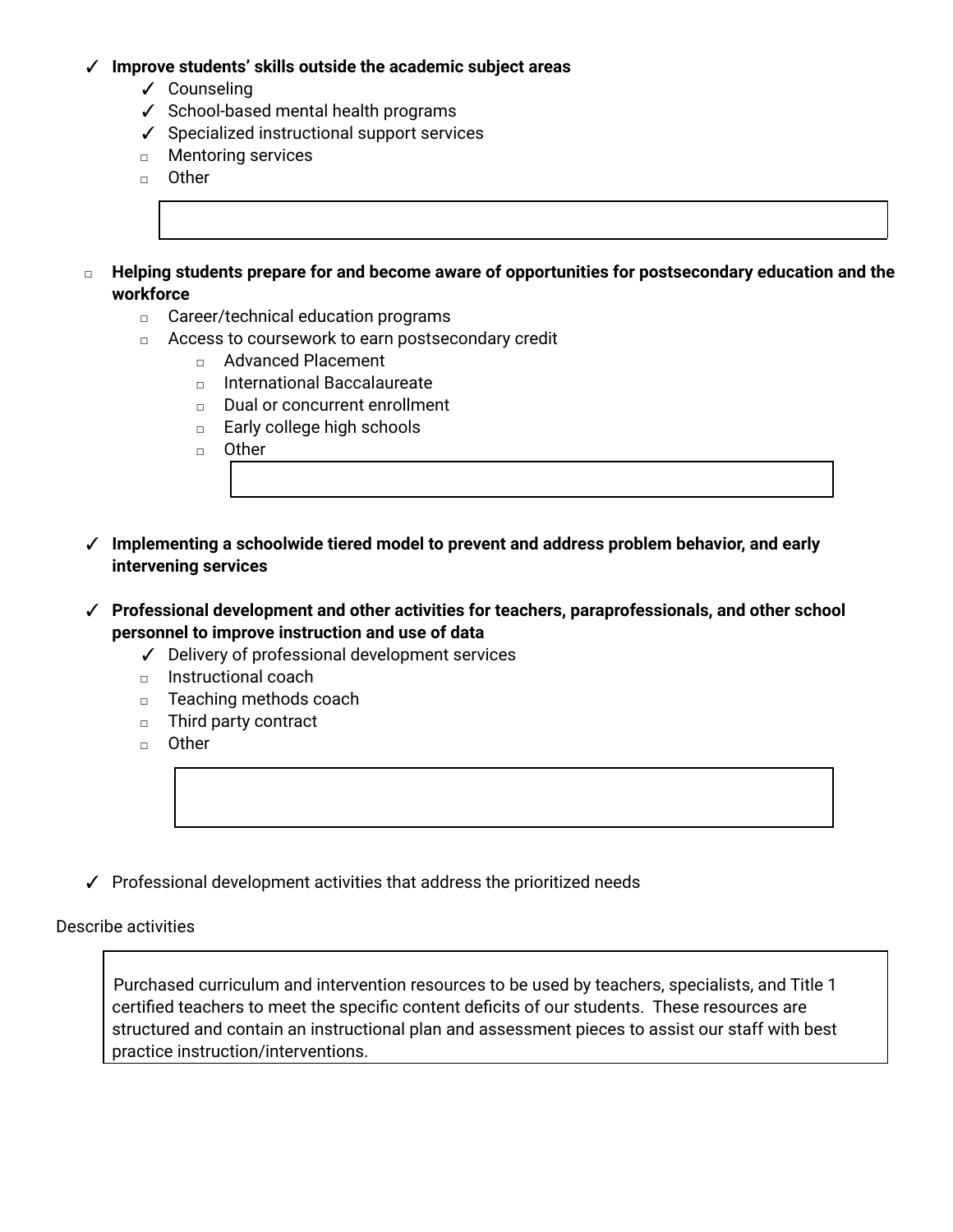**□ Activities to recruit and retain effective teachers, particularly in high need subjects**

Describe activities

**□ Strategies for assisting preschool children in the transition from early childhood education programs to local elementary school programs**

#### Describe activities

## **SCHOOLWIDE POOL FUNDING**

*Section 1114 (b)(7)(B)*

□ These program funds will be consolidated with other State, local and Federal programs.

Mark all program funds that will be consolidated in the schoolwide pool.

- ✓ Title I.A (required)
- □ Title I School Improvement (a)
- □ Title I.C Migrant
- □ Title I.D Delinquent
- □ Title II.A
- □ Title III EL
- □ Title III Immigrant
- □ Title IV.A
- □ Title V.B
- □ School Improvement Grant (q) (SIG)
- □ Spec. Ed. State and Local Funds
- □ Spec. Ed. Part B Entitlement
- □ Perkins Basic Grant Postsecondary
- □ Perkins Basic Grant Secondary
- □ State and Local Funds
- □ Workforce Innovation and Opportunity Act
- □ Head Start
- □ McKinney-Vento
- □ Audit Education and Family Literacy
- □ Others